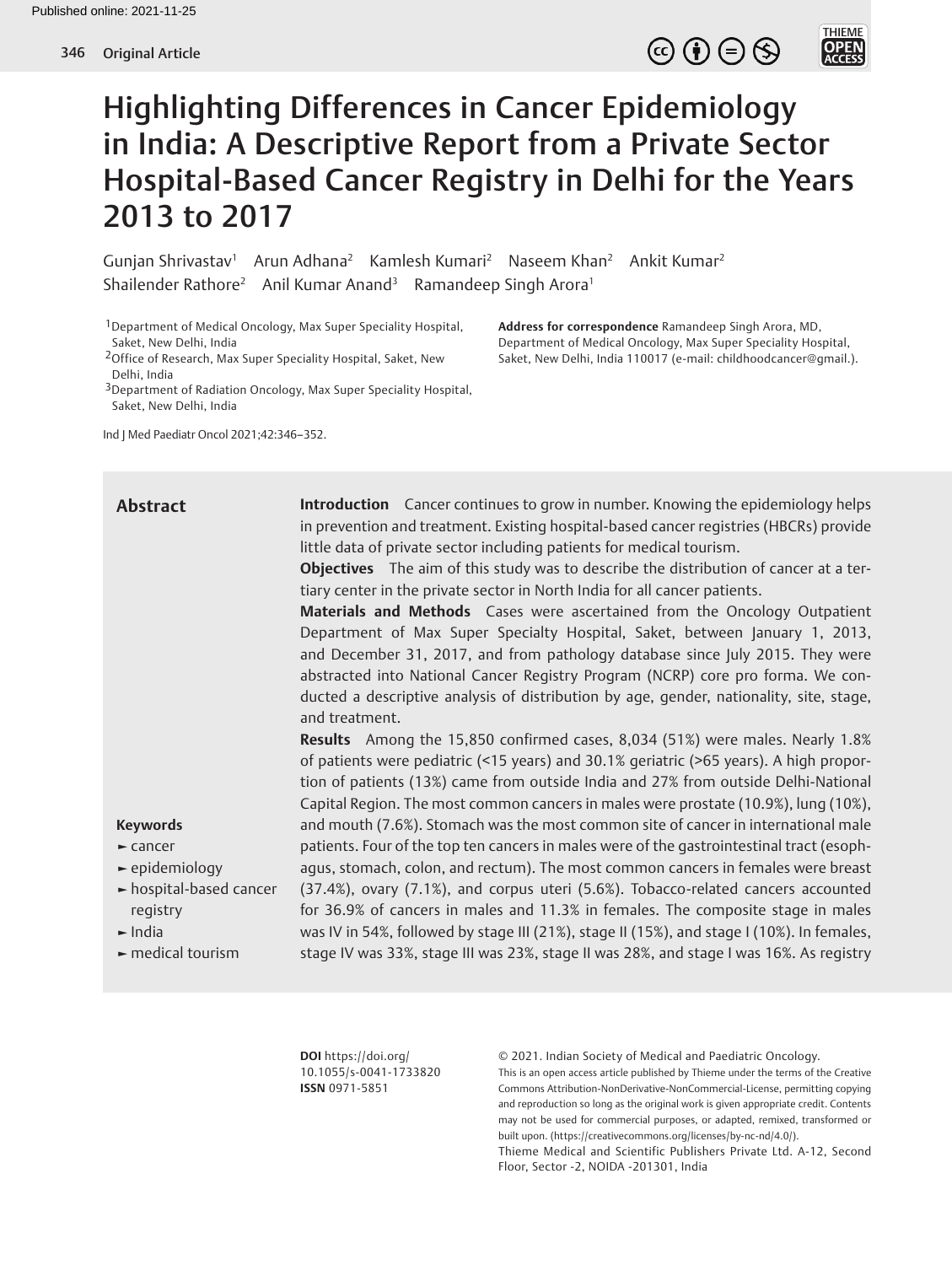included outpatient record visits and pathology records, not all registered patients received treatment at Max Super Specialty Hospital. Overall, 49.8% of male patients and 49.7% of female patients received treatment at Max Super Specialty Hospital. Data quality metrics matched other national HBCRs.

**Conclusion** We highlight the differences from other NCRP HBCRs, with prostate cancer being the top cancer in males and gastrointestinal cancers forming major proportion among all. Socioeconomic status of our patients, referral bias, and international medical tourism could be responsible.

## **Introduction**

As the population grows and our lifestyle is changing, cancer continues to increase in incidence. As per the International Agency for Research on Cancer, it is estimated that one in five men and one in six women worldwide will develop cancer over the course of their lifetime and that one in eight men and one in 11 women will die from this disease.<sup>1</sup> Cancer incidence continues to rise in all countries, but as per GLOBOCAN 2018, Asian countries share the burden of nearly half of the new cancer cases and more than half of cancer deaths. The excess burden of deaths is thought to be because of poorer health facilities along with a higher prevalence of cancer types associated with poorer prognosis. By 2025, it is predicted that, worldwide, there will be 20 million new cancer cases, and low- and middle-income countries will share 80% of the disease burden.2

A national health program directed toward cancer screening, prevention, and treatment is increasingly becoming the need of the hour and cancer registries form the very basic foundation for any such endeavor. It was in June 1963 that the first cancer registry program was established in India in Mumbai,<sup>3</sup> but the program got the requisite boost only in 1982 when the National Cancer Registry Program (NCRP) was established. At present, there are 20 population-based cancer registries (PBCRs) along with 29 hospital-based cancer registries (HBCRs).4 While PBCRs provide data on the magnitude, patterns, and trends of disease over time, HBCRs give a better insight regarding the diagnosis and treatment of cancer in patients along with their compliance and long-term follow-up.

Of the 17 HBCRs that were included in the most recent consolidated report of NCRP  $(2012-2014)$ <sup>5</sup> there were only three from North India and only one from the capital city of Delhi. This was from the Dr. B R Ambedkar Institute Rotary Cancer Hospital (BRAIRCH), New Delhi, which is representative of government sector. Private sector has been under represented in the registry data with only 4 out of 17 registries from private institutes, all of which are from southern India. Hence, there are no data on the epidemiology of patients with cancer who seek care in the private sector in North India including patients traveling from other states as well as from outside India to Delhi for medical tourism.

We hereby report the data collected at our tertiary cancer center for all cancer patients registered between 2013 and 2017.

## **Materials and Methods**

## **Setting**

Max Healthcare, established in 2000, is a provider of health care to Delhi-National Capital Region (NCR) and North India including cancer care. The oncology division of Max Super Specialty Hospital, Saket, located in South Delhi is one of the hospitals in this network and registers ~3,000 cancer patients per year.

#### **Case Ascertainment and Registration**

All patients visiting the Oncology Outpatient Record (OPD) of Max Cancer Centre (MCC), Saket, between January 1, 2013, and December 31, 2017, were potentially eligible, and those with cancer were included. The patients were identified using their unique patient identity number. Data were extracted prospectively from the medical record files along with OPD notes, investigation reports, treatment procedures, and discharge summaries. Since July 1, 2015, we have also ascertained cases from the pathology records to enhance the completeness of our registration. This is done by monthly review of all patients with cancer diagnosis in the pathology database, and these are then matched with those which have already been identified through the primary route of MCC OPD. Any new patients identified through this mechanism are then added to the registry database. The data so extracted were abstracted into the NCRP core pro forma. The cancer registry used the International Classification of Diseases, Tenth Revision (ICD-10) version for site classification and ICD-O-3 for histological classification to code the data. The HBCR DM software developed by the NCRP is used for online data entry.

## **Statistical Analysis**

Data from the HBCR DM software were extracted into Microsoft Excel. We conducted a descriptive analysis of cancer distribution by age, gender, nationality, and stage. Methods of diagnosis were noted for all patients. We studied the distribution of cancer across various sites as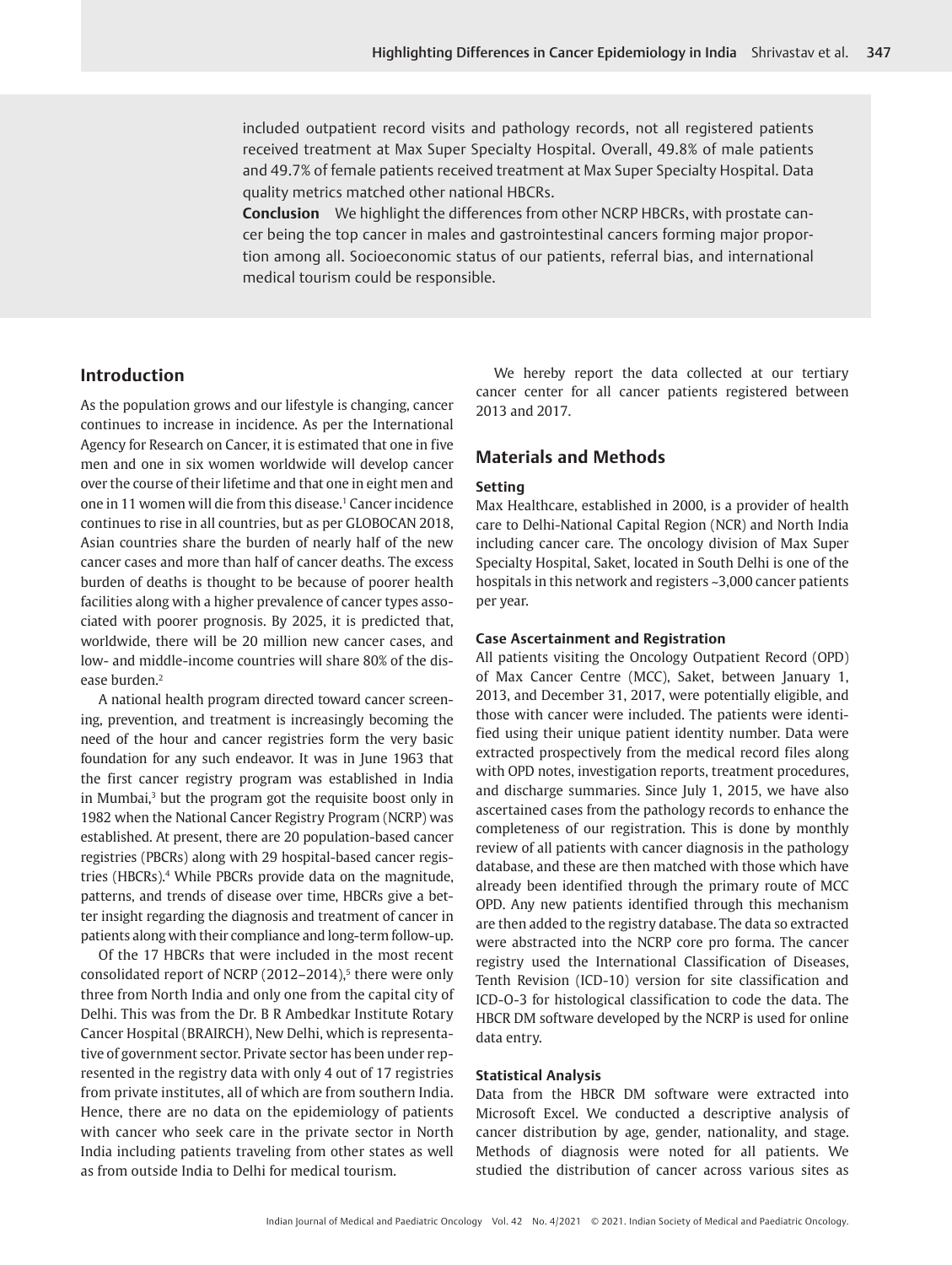classified in ICD-10 classification. Site of cancer as per the NCRP nomenclature was further analyzed for individual subgroups, namely, sex (male/female) and geography (native population/foreign patients). Cancers of the lip, tongue, mouth, pharynx (excluding nasopharynx), esophagus, larynx, lung, and urinary bladder were considered as sites of cancer related to tobacco use. We looked into the clinical stage and the extent of disease for all patients and the treatment modalities received.

#### Ethical Statements

The institutional ethics committee approved the study with reference number CRP001: NCRP Max Healthcare CT/MSSH/SKT-2/ONCO/12–10. The procedures followed were in accordance with the ethical standards of the responsible committee on human experimentation (institutional) and with the Helsinki Declaration of 1964, as revised in 2013. Written informed consents of patients were taken.

## **Results**

The total number of patients identified was 24,680 (24,069 through OPD records and additional 611 through pathology records) for the time period 2013 to 2017. Among the registered patients, 15,850 (64.2%) had cancer and 5,332 (21.6%) did not have cancer. It was not possible to be certain if the diagnosis was cancer in 3,498 (14.2%) patients due to inadequate workup or absence of documentation. This category of patients with uncertain diagnosis decreased steadily with time from 43.02% in January 2013 to 11.30% in December 2017 as our procedures of patient identification, documentation, and data quality improved. Of the 15,850 patients with confirmed cancer diagnosis, microscopic verification was done in 98.1% of male patients and 98.4% of females. The remaining patients were diagnosed mainly on radiology. The flowchart of cancer registry is depicted in **►Fig. 1**.

#### **Distribution by Sex, Age, and Geography**

Of the 15,850 cases, 8,034 (51%) were males and 7,816 (49%) were females, with a male-to-female ratio of 1:0.97. The age distribution of cancers is seen in **►Fig. 2**. Data analyzed by 5-year age groups showed that, among males and females, the peak incidence was seen in the age group of 60 to 64 years. Nearly 1.8% of cancer patients were pediatric (<15 years age) and 30.1% were geriatric (>65 years of age). Sixty percent of patients were from Delhi-NCR (South Delhi 38%, Southwest Delhi 14%, Gurgaon 8%, West Delhi 7%, Northwest Delhi 7%, East Delhi 5%, and others 21%), 27% from other parts of India, and 13% from outside India.

## **Distribution by Site and Variation by Gender and Geography**

The most common sites (organ systems) of cancer in decreasing order were digestive organs (20.7%); breast (18.9%); lip, oral cavity, and pharynx (11.8%); female genital organs (9.5%); respiratory and intrathoracic organs (9.2%); lymph, hematological, and related tissues (6.5%); male genital organs (6.2%); eye, brain, and central nervous system (4.7%); urinary tract (3.8%); melanoma of skin (2.7%); thyroid and other endocrine glands (1.9%); ill-defined, secondary, and unspecified sites (1.4%); bone and articular cartilage (1.4%); and mesothelial and soft tissue (1.3%). The breakdown of hematolymphoid malignancies consisted of non-Hodgkin lymphoma (3.1% of entire population), Hodgkin lymphoma (1.0% of entire population), leukemia (1.6% of entire population), and multiple myeloma (0.9% of entire population).

The distribution of cancer by site (organs) for males and females is displayed in **►Tables 1** and **2**, respectively. The most common organs for cancer in males by site were prostate (10.9%), lung (10%), and mouth (7.6%). The number of male patients with other and unspecified sites was 1.5%.

The pattern was slightly different in male patients from outside Delhi where prostate cancer ranked lower than lung



**Fig. 1** Flowchart of cancer registry. MCC, Max Cancer Centre; NCRP, National Cancer Registry Program.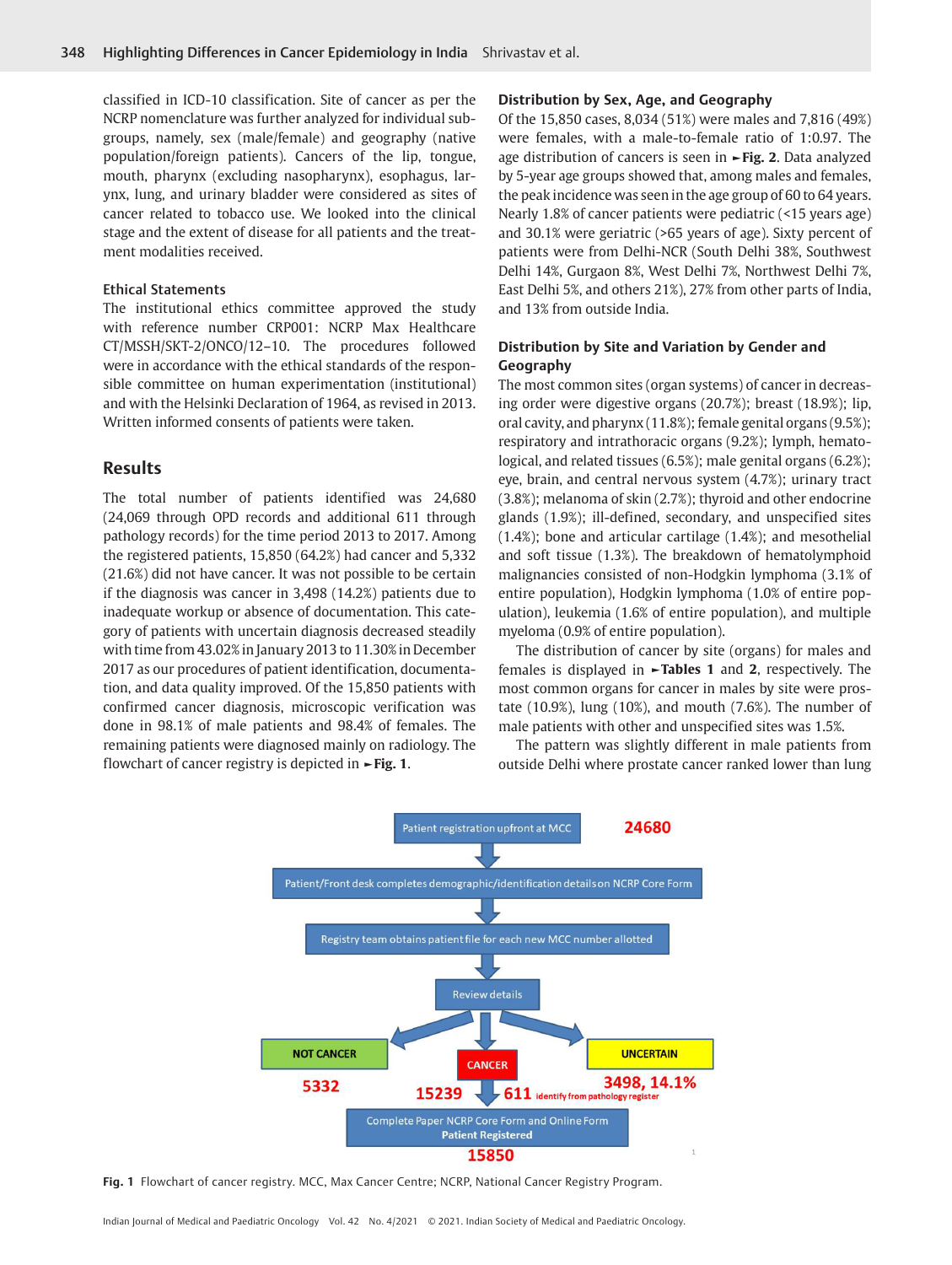

**Fig. 2** Distribution of cancer by gender in broad age groups.

|  |  |  |  |  |  | <b>Table 1</b> Top 10 cancer sites by geography in males |  |  |  |
|--|--|--|--|--|--|----------------------------------------------------------|--|--|--|
|--|--|--|--|--|--|----------------------------------------------------------|--|--|--|

| Rank    | Percentage of all male patients (n)     |                                            |                                            |                                           |  |  |
|---------|-----------------------------------------|--------------------------------------------|--------------------------------------------|-------------------------------------------|--|--|
|         | Overall                                 | <b>Delhi</b>                               | Outside Delhi (India)                      | Outside India                             |  |  |
| First   | Prostate (874, 10.9%)                   | Prostate (450, 5.6%)                       | Lung (341, 4.2%)                           | Stomach (113, 1.4%)                       |  |  |
| Second  | Lung (799, 9.9%)                        | Lung (374, 4.7%)                           | Mouth (338, 4.2%)                          | Brain and nervous system<br>$(97, 1.2\%)$ |  |  |
| Third   | Mouth (614, 7.6%)                       | Mouth (259, 3.2%)                          | Prostate (335, 4.2%)                       | Prostate (89, 1.1%)                       |  |  |
| Fourth  | Tonque (475, 5.9%)                      | Tonque (217, 2.7%)                         | Tonque (248, 3.1%)                         | Lung (84, 1.0%)                           |  |  |
| Fifth   | Brain and nervous system<br>(445, 5.5%) | Esophagus (174, 2.2%)                      | Brain and nervous system<br>$(196, 2.4\%)$ | Esophagus (61, 0.8%)                      |  |  |
| Sixth   | Esophagus (390, 4.9%)                   | NHL (162, 2.0%)                            | Esophagus (155, 1.9%)                      | Colon (52, 0.6%)                          |  |  |
| Seventh | Stomach (346, 4.3%)                     | Brain and nervous system<br>$(152, 1.9\%)$ | Colon (125, 1.6%)                          | NHL (51, 0.6%)                            |  |  |
| Eighth  | Colon (328, 4.1%)                       | Colon (151, 1.9%)                          | Kidney (120, 1.5%)                         | Rectum (51, 0.6%)                         |  |  |
| Ninth   | NHL (326, 4.1%)                         | Larynx (133, 1.7%)                         | NHL (112, 1.4%)                            | Liver (44, 0.5%)                          |  |  |
| Tenth   | Rectum (265, 3.3%)                      | Stomach (123, 1.5%)                        | Gallbladder (111, 1.4%)                    | Bone (43, 0.5%)                           |  |  |

Abbreviation: NHL, non-Hodgkin lymphoma.

cancer and mouth cancer. In male patients visiting from outside India, distribution was quite different with cancers of the stomach most commonly followed by brain and nervous system and prostate (**►Table 1**). Cancers of the mouth and tongue did not rank in the top ten cancers in this subset.

The most common organs for cancer in females were breast (37.4%), ovary (7.1%), and corpus uteri (5.6%). The number of female patients with other and unspecified sites was 25 (1.9%).

Breast cancer was the most common cancer among all females irrespective of the geography. This was followed by ovary and cervix/uterus in Indian females in contrast to brain and nervous system and cervix in females visiting from outside India (**►Table 2**).

The top ten cancers in males and females among the four age groups are shown in **►Tables 3** and **4** , respectively.

## **Tobacco-Related Cancers**

In males, 2,964 tobacco-related cancers (TRCs) were detected, accounting for 36.9% of all cancer cases. In females, 884 TRCs were detected, accounting for 11.3% of all cancer cases. Among these cases, lung, esophagus, mouth, tongue, and urinary bladder were the top five sites, in that order (**►Table 5**).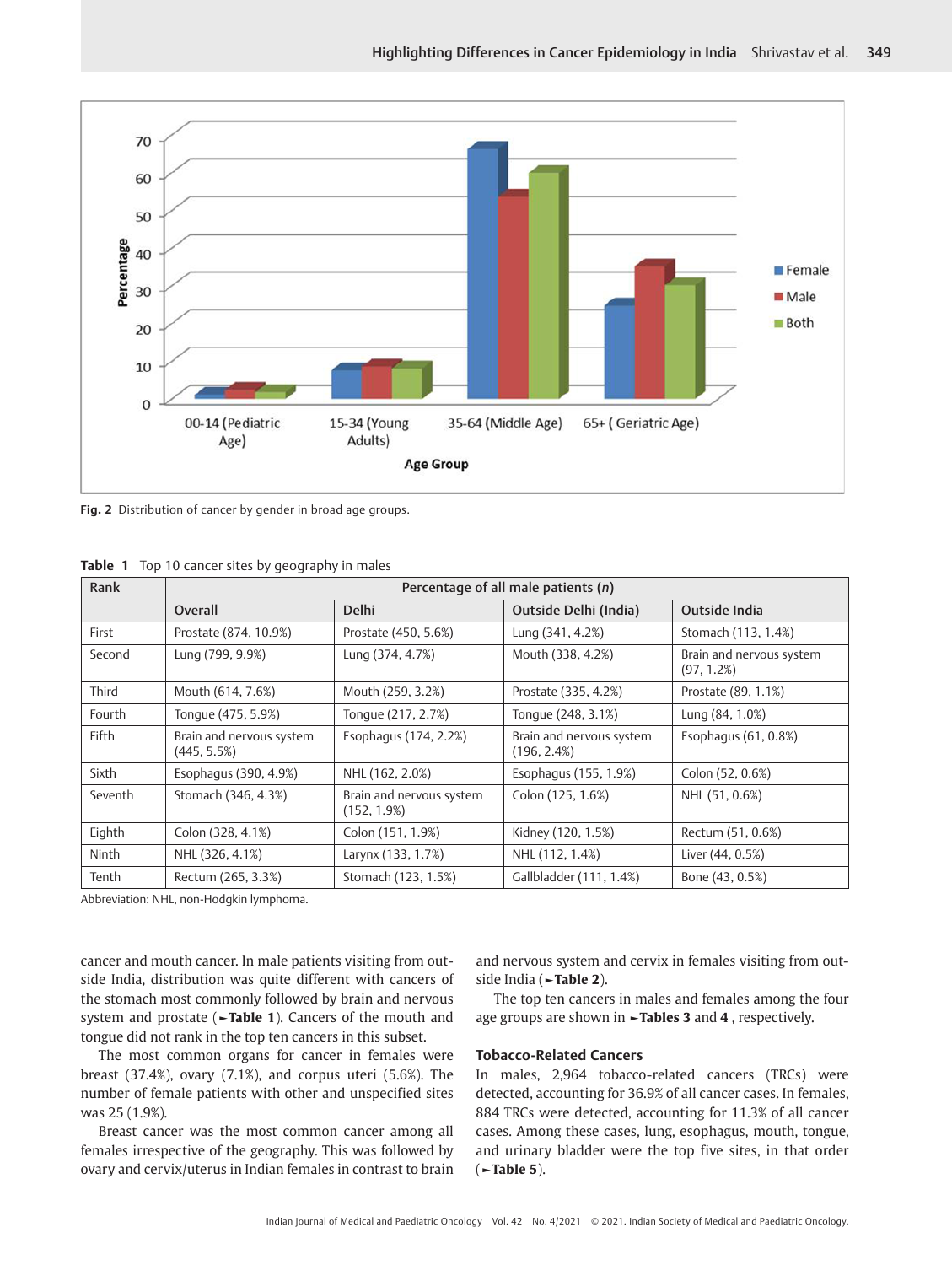| Rank         | Percentage of all female patients (n)   |                                         |                                            |                                           |  |
|--------------|-----------------------------------------|-----------------------------------------|--------------------------------------------|-------------------------------------------|--|
|              | Overall                                 | <b>Delhi</b>                            | Outside Delhi (India)                      | Outside India                             |  |
| First        | Breast (2926, 37.4%)                    | Breast (1517, 19.4%)                    | Breast (1115, 14.3%)                       | Breast (294, 3.8%)                        |  |
| Second       | Ovary (554, 7.1%)                       | Corpus uteri (274, 3.5%)                | Ovary (255, 3.3%)                          | Brain and nervous system<br>$(67, 0.9\%)$ |  |
| Third        | Corpus uteri (442, 5.7%)                | Ovary (260, 3.3%)                       | Cervix uteri (175, 2.2%)                   | Cervix uteri (58, 0.7%)                   |  |
| Fourth       | Cervix uteri (432, 5.5%)                | Cervix uteri (199, 2.5%)                | Gallbladder (174, 2.2%)                    | Esophagus (42, 0.5%)                      |  |
| <b>Fifth</b> | Gallbladder (348, 4.5%)                 | Gallbladder (157, 2.0%)                 | Corpus uteri (151, 1.9%)                   | Ovary (39, 0.5%)                          |  |
| Sixth        | Brain and nervous system<br>(281, 3.6%) | Lung (139, 1.8%)                        | Brain and nervous system<br>$(111, 1.4\%)$ | Stomach (34, 0.4%)                        |  |
| Seventh      | Lung (269, 3.4%)                        | Brain and nervous system<br>(103, 1.3%) | Lung (104, 1.3%)                           | Bone (32, 0.4%)                           |  |
| Eighth       | Colon (206, 2.6%)                       | Colon (102, 1.3%)                       | Colon (83, 1.1%)                           | Thyroid (29, 0.4%)                        |  |
| Ninth        | Esophagus (204, 2.6%)                   | Tonque (87, 1.1%)                       | Esophagus (78, 1.0%)                       | Lung (26, 0.3%)                           |  |
| Tenth        | Thyroid (166, 2.1%)                     | NHL (84, 1.1%)                          | Mouth (77, 1.0%)                           | Rectum (24, 0.3%)                         |  |

**Table 2** Top ten cancer sites by geography in females

Abbreviation: NHL, non-Hodgkin lymphoma.

**Table 3** Top ten cancers by age groups in males

| Rank         | $15$                       | $15 - 34$                | $35 - 64$                | >64             |
|--------------|----------------------------|--------------------------|--------------------------|-----------------|
| First        | Brain and nervous system   | Brain and nervous system | Mouth                    | Prostate        |
| Second       | Lymphoid leukemia          | Bone                     | Lung, etc.               | Lung, etc.      |
| Third        | Bone                       | <b>NHL</b>               | Tonque                   | Esophagus       |
| Fourth       | Hodgkin disease            | Hodgkin disease          | Prostate                 | Stomach         |
| <b>Fifth</b> | <b>NHL</b>                 | Testis                   | Brain and nervous system | Mouth           |
| Sixth        | Connective and soft tissue | Thyroid                  | Esophagus                | Colon           |
| Seventh      | Kidney                     | Tonque                   | Stomach                  | Urinary bladder |
| Eighth       | Myeloid leukemia           | Rectum                   | Colon                    | Larynx          |
| Ninth        | Other skin                 | Mouth                    | <b>NHL</b>               | Rectum          |
| Tenth        | Eye                        | Other skin               | Kidney                   | Tonque          |

Abbreviation: NHL, non-Hodgkin lymphoma.

**Table 4** Top ten cancers by age groups in females

| Rank    | $15$                       | $15 - 34$                  | $35 - 64$                | >64           |
|---------|----------------------------|----------------------------|--------------------------|---------------|
| First   | Brain and nervous system   | <b>Breast</b>              | <b>Breast</b>            | <b>Breast</b> |
| Second  | Bone                       | Brain and nervous system   | Ovary                    | Corpus uteri  |
| Third   | Lymphoid leukemia          | Ovary                      | Cervix uteri             | Gallbladder   |
| Fourth  | Ovary                      | Thyroid                    | Corpus uteri             | Ovary         |
| Fifth   | Connective and soft tissue | Bone                       | Gallbladder              | Esophagus     |
| Sixth   | Kidney                     | Hodgkin disease            | Lung, etc.               | Cervix uteri  |
| Seventh | Melanoma of skin           | <b>NHL</b>                 | Brain and nervous system | Lung, etc.    |
| Eighth  | <b>NHL</b>                 | Colon                      | Esophagus                | Colon         |
| Ninth   | Eye                        | Rectum                     | Colon                    | <b>NHL</b>    |
| Tenth   | Liver                      | Connective and soft tissue | Stomach                  | Tonque        |

Abbreviation: NHL, non-Hodgkin lymphoma.

#### **Composite Stage**

The composite stage was known in 62% (*n* = 9789) of patients. The majority of the patients in males were stage IV (54%), followed by stage III (21%), stage II (15%), and stage I (10%). In females, stage IV was proportionally less at 33%, stage III in 23%, stage II in 28%, and stage I in 16%.

## **Treatment Received**

As registry included OPD visits and pathology records, not all registered patients received treatment at Max Super Specialty Hospital. Overall, 49.8% of male patients and 49.7% of female patients received treatment at Max Super Specialty Hospital. A total of 2,757 males received treatment at the reporting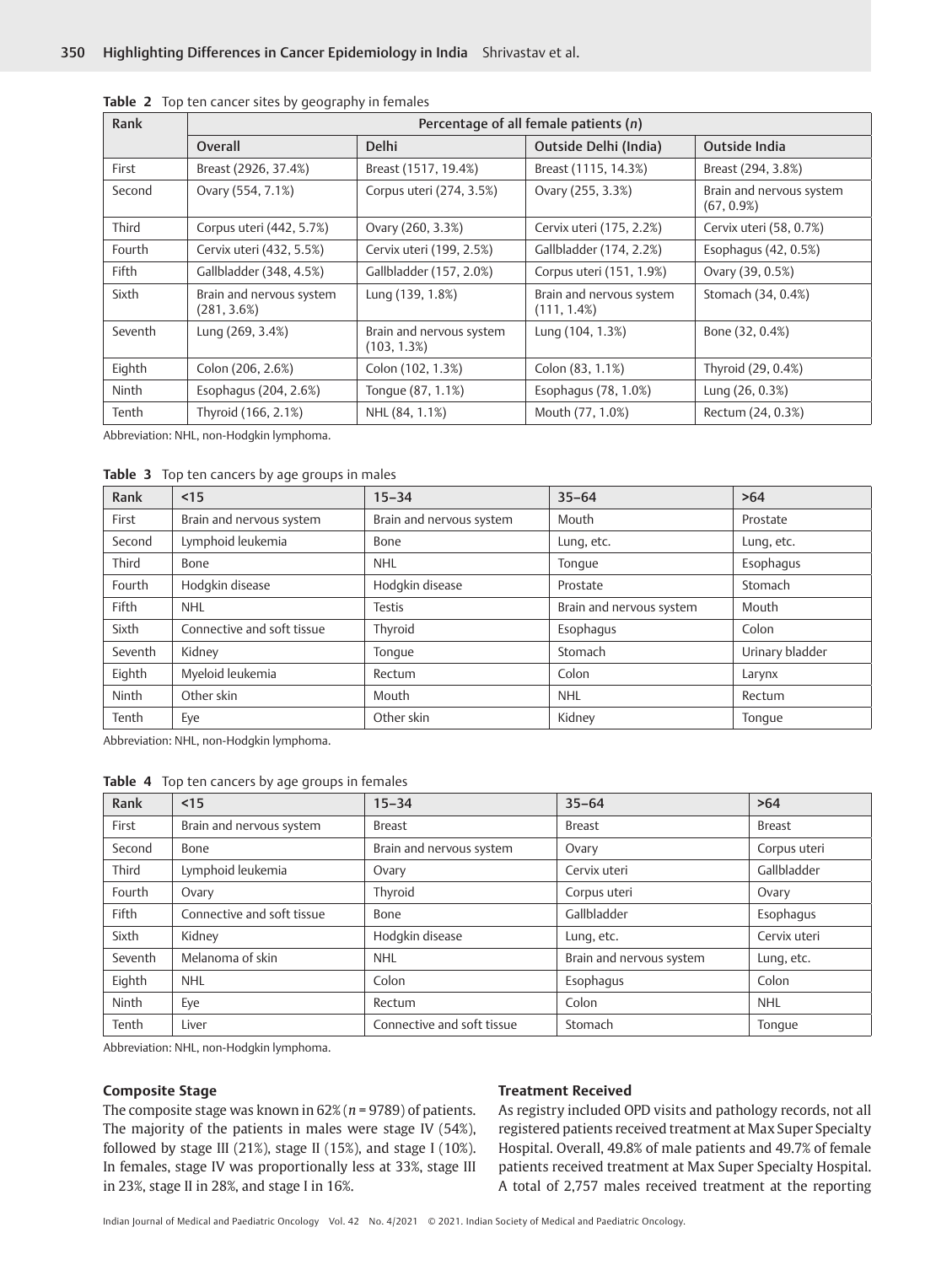| Sites of cancer | Males, n (%) | Females, n (%) |
|-----------------|--------------|----------------|
| Lip             | 210(7)       | 5(0.6)         |
| Tonque          | 475 (16.0)   | 161 (18.2)     |
| Mouth           | 615(20.7)    | 161 (18.2)     |
| Oropharynx      | 35 (1.20)    | 10(1.1)        |
| Hypopharynx     | 145(4.9)     | 17(1.9)        |
| Pharynx         | 11(0.4)      | 1(0.1)         |
| Esophagus       | 390 (13.2)   | 204(23.1)      |
| Larynx          | 248 (8.4)    | 21(2.4)        |
| Lung            | 799 (27.0)   | 269 (30.4)     |
| Urinary bladder | 225(7.6)     | 35(4.0)        |
| <b>TRC</b>      | 2,964 (100)  | 884 (100)      |

|  |  | Table 5 Specific sites of cancer among TRCs |  |  |  |  |  |
|--|--|---------------------------------------------|--|--|--|--|--|
|--|--|---------------------------------------------|--|--|--|--|--|

Abbreviation: TRC, tobacco-related cancer.

institute only. This included single-modality surgery, radiation, and chemotherapy in 823 (29.9%), 392 (14.2%), and 631 (22.9%) patients, respectively. Dual-modality treatment consisted of surgery plus radiation in 118 (4.3%), surgery + chemotherapy in 92 (3.3%), and radiation and chemotherapy in 505 (18.3%) patients. Triple-modality treatment was received by 112 (4.1%) males. Hormonal therapy alone or in combination with other modalities was received by 0.9%. The remaining patients received unknown or not documented treatment modality. A total of 3,202 females received treatment at the reporting institute only. This included single-modality surgery, radiation, and chemotherapy in 1,174 (36.7%), 213 (6.7%), and 630 (19.7%), respectively. Dual modality treatment consisted of surgery plus radiation in 160 (5.0%), surgery + chemotherapy in 439 (13.73%), and radiation and chemotherapy in 322 (10.1%) patients. Triple modality treatment was received by 174 (5.4%) males. Hormonal therapy alone or in combination with another modality was received by 2%. The remaining patients received unknown or not documented treatment modality.

A total of 1,249 males and 1,320 females received treatment at our institute following prior treatment at any other place. Among males, 77.1% received single modality and 20.3% received combination therapy. Among females, 74.2% received single modality and 23.3% received combination therapy.

## **Discussion**

Over the past few years, NCRP has ensured expanding coverage of population covered in cancer registry programs through an increasing number of HBCRs. Despite this, information from North India is relatively sparse and that from the private sector is nonexistent. We provide here a comprehensive registry data of patients coming to our institute over a period of 5 years. The number of patients with uncertain diagnosis has steadily decreased from January 2013 when it was 43.02% to 11.3% in December 2017. More than 98% of patients had a microscopic verification of diagnosis. These data combined with case ascertainment through

multiple sources indicate that the quality of registry is high and improving. The number of cancers with sites other and unspecified is <2%. On external quality checks by NCRP, the number of errors is 2.3%, and this has decreased from 4.7% in 2013 to 2.2% in 2017. This compares favorably with all the HBCRs that were part of the last NCRP report.<sup>5</sup> Since we have included all patients coming to our OPDs along with data collected from pathologic records, it gives a complete overview of cancer patients presenting to our tertiary cancer center. Unfortunately, the follow-up of all patients was not available, leading to nonavailability of data pertaining to outcomes and survival. This is now an area of focus for our future studies.

Prostate cancer was the most common cancer in males. This is in contrast to registry based at BRAIRCH and many other registries, where carcinoma prostate was not in the top ten common cancers in males.<sup>5</sup> A higher proportion of geriatric patients, a specialized uro-oncology department as well as the socioeconomic status of our patients, could explain the difference. Similarly, four of the top ten cancers in males were from the gastrointestinal tract (esophagus, stomach, colon, and rectum). This was not the case for most other registries except for Amrita Institute, Kochi.<sup>5</sup> This could represent a tertiary center referral bias for patients requiring specialized surgeries as well as the socioeconomic status of our patients. Furthermore, we saw a difference in the proportion of digestive organs among males of 15 to 34-year age group as against the BRAIRCH registry data. Only HBCRs from Guwahati, Assam, Chennai, and Bangalore see digestive organs among the top ten cancer sites in males of this age group.

In females, breast is now the leading site of cancer across nation accounting for 29.09% of all cases. The proportion of females with breast cancer in our registry was higher (37.44%) as compared with BRAIRCH (26.1%) and also in comparison to private HBCRs from Rajiv Gandhi Cancer Hospital (29.09%).5,6 As majority of our patient population comes from affluent strata of society, this probably reflects the higher prevalence of breast cancer in high-income groups. The proportion of females with cervical cancer was less in our registry accounting for 5.52% of all female cancer patients in contrast to BRAIRCH (9.64%).

One in eight of our patients was from outside India. Data from NCRP HBCR do not provide information on this for other centers, but it is likely that most/all patients in these centers are from India. We also looked at data from Rajiv Gandhi Cancer Hospital, which also operates in the private sector in Delhi-NCR, and although it has no published data as part of the NCRP report, it has made relevant data available on its website.<sup>6</sup> The proportion of patients registered at our institute from Delhi and surrounding states is comparable with them, but we see a higher proportion of international patients (13%) as compared with Rajiv Gandhi Cancer Hospital (6% in 2015). We saw a difference in distribution of cancer between Indian and international patients. Unlike Indian males, prostate cancer was not the most common cancer organ among the international male patients and was surpassed by carcinoma stomach and cancers of the brain and nervous system. This is perhaps due to these cancers requiring specialized surgical